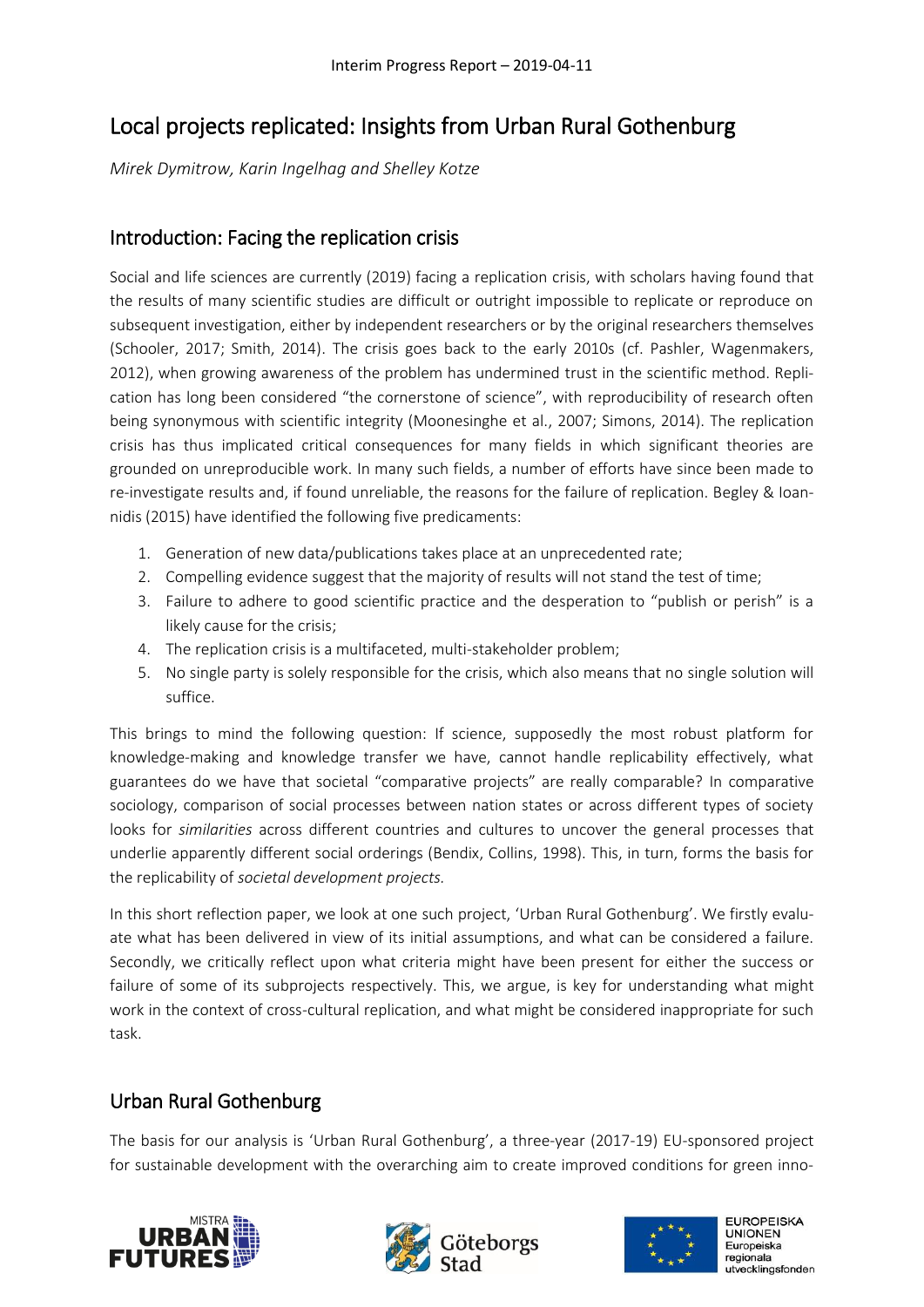vation and green business development between the city and the countryside<sup>1</sup>. Operating in five testbeds in four local hubs in north-eastern Gothenburg, the project seeks to develop and implement new low-carbon approaches to local development, with particular linkages to food, logistics, tourism, and ecological business models. Through cross-border cooperation between the municipality, the business sector, the residents, the civil society and academia (the so-called 'penta-helix model'), 'Urban Rural Gothenburg' is thought to contribute to the fulfillment of Gothenburg's 2017 sustainability goals. This involves combining innovations for social improvement with a reduction of environmental and climate impact to become a sustainable city of globally and locally equitable emissions. In sum, 'Urban Rural Gothenburg' is meant to serve as an *accelerator* for circular economies and green business development with a strong local anchoring.

## Methodological note

Given its primary role as an accelerator, 'Urban Rural Gothenburg' can thus be considered a "project of projects". As such, evaluating the project as such would not be purposeful for the here assumed goal, and instead need be broken down to meaningful entities (cf. Dymitrow & Brauer, 2018). With this in mind, five subprojects have been selected on the basis of their level of fulfillment (i.e. achieved results) in view of their respective initial assumptions. The five projects have been chosen to represent both the diversity of the project 'Urban Rural Gothenburg' as well as their variance regarding their perceived level of fulfillment amongst the project leaders and coordinators:

- 1. The Angered Farmstead
- 2. "Locally produced food for public kitchens"
- 3. The *Applied Food Strategy* for Gothenburg
- 4. Coordination of sustainable transport systems
- 5. "Green business development in a trust-building context"

The walkthrough that follows consists of two parts. The first part is descriptive, aiming to highlight the following measurable aspects:

- 1. What was the point (goal) of the project?
- 2. What results have been achieved?
- 3. What has not been achieved?

A focus on measurable deliverables is important in so far only this can form a tangible basis for the replicability of results to other socio-cultural contexts. This is opposed to sustainability clichés, which – while replicable socially, culturally and linguistically - cannot be substantially replicated because of lack of material foundation (cf. Dymitrow, 2018).

<sup>1</sup> <sup>1</sup> 'Urban Rural Gothenburg' is funded partly by the European Regional Development Fund (ERDF) via The Swedish Agency for Economic and Regional Growth and is led by Business Region Göteborg (a non-profit subsidiary of The Municipality of Gothenburg) in collaboration with seven other municipal units as partners and co-financers. The project targets primarily small- and medium-sized enterprises by making use of the local communities in north-astern Gothenburg and their socioeconomic potential to transition into a more sustainable society. The targeted companies are chiefly to be related to the food value chain "from farm to table", which involves not only food producers, conveyors and logisticians, but also distributors, marketing, communications and IT specialists, stores and local markets, restaurants, hotels and other tourism-related businesses, as well as recycling and knowledge enterprises.





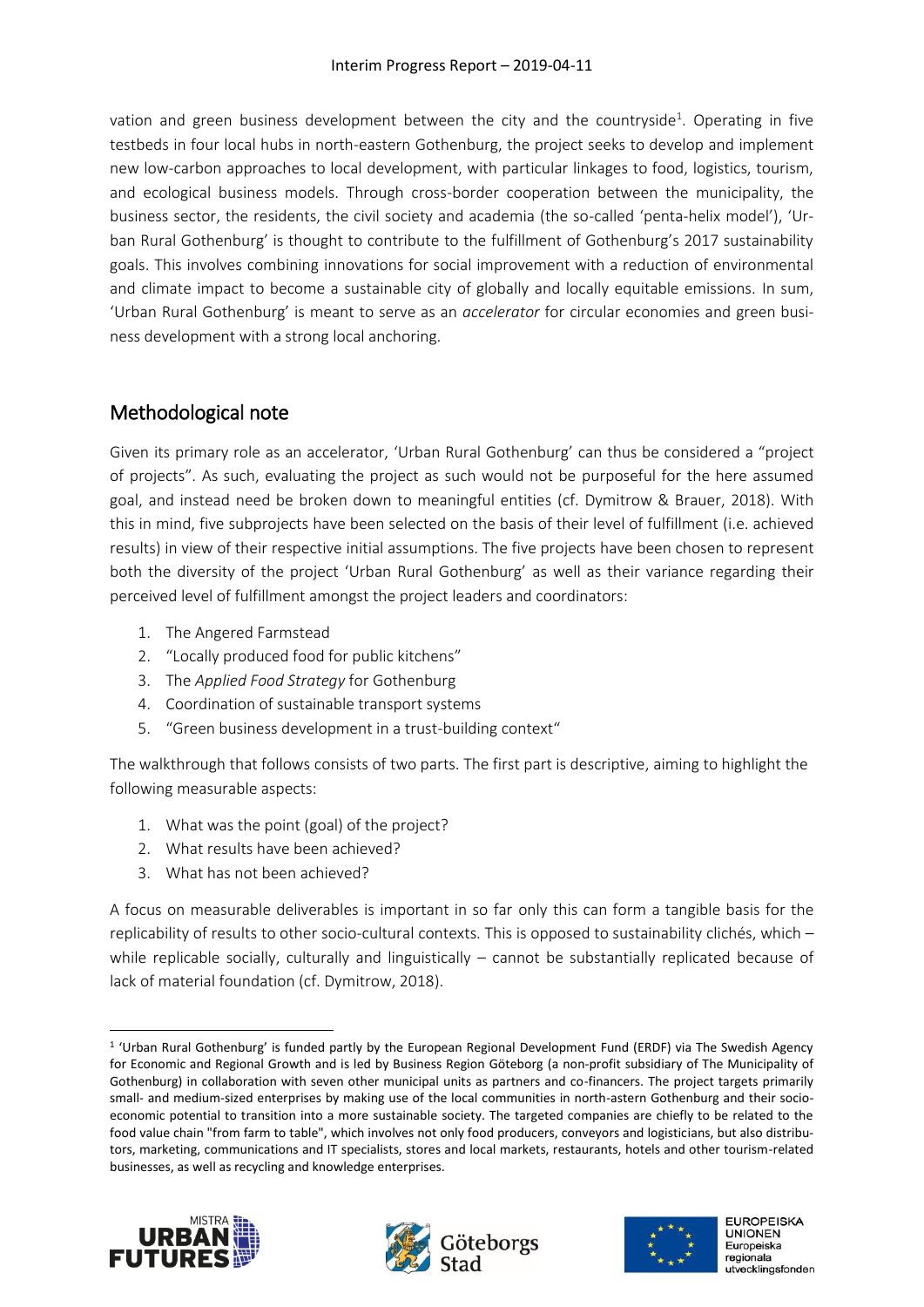The second part of our analysis consists of a matrix made of six criteria, three structural and three psychological, according to which the subprojects' success/failure have been evaluated. The criteria can be considered general (i.e. culturally invariable or "essential") yet context-sensitive (i.e. where their specific iterations are likely to vary). The choice of the six criteria has been motivated by aspects often brought forth as important/crucial by the sustainability strategists, project leaders and project coordinators working within 'Urban Rural Gothenburg'. As such, it has been supported by practical findings rather than theoretical insights (but see Dymitrow & Brauer, 2018; Brauer & Dymitrow, 2017 for an overview).

## The subprojects

### *The Angered Farmstead*

### *What was the point (goal) of the project?*

The Angered Farmstead (2,500 m<sup>2</sup>) is a new development and knowledge center for urban farming in northern Gothenburg. With many important players involved, it has resulted in significant opportunities to develop city-based agriculture in the form of a model farm, a knowledge center, a meeting place and a workplace at Angered – a socio-culturally challenged suburb of Gothenburg.

#### *What results have been achieved?*

The farmstead has so far developed into a capacity-building institution for education about green industries. The taught programs include upper secondary and adult education, as well as competence development aimed at businesses. The center offers both theoretical and practical training, focusing on efficient, intensive small-scale and economically sustainable vegetable cultivation for the urban market.

#### *What has not been achieved?*

While the farmstead as a physical place exists, the business is still under construction, which means that several components are missing. Funds from a national research funding center have been used to develop and strengthen the collaboration model at the Angered Farmstead in order to achieve a cooperative and socio-ecological infrastructure between the city and country. The farmstead has yet to focus on broader marketing of its courses in economically sustainable cultivation of green industries to reach prospective participants from a larger geographical catchment area.

### *"Locally produced food for public kitchens"*

### *What was the point (goal) of the project?*

"Locally produced food for public kitchens" is a subproject aiming to supply the public kitchens of the City of Gothenburg (mostly schools) with locally produced lamb meat. The recreational farm at Bergum (a morphogenetically rural suburb of Gothenburg), which in turn is run by the Angered District Administration Office, has been contracted to produce lamb meat for Gothenburg's preschools instead of being sold to a national buyer of meat (cf. Fermskog et al., 2018; Magnusson et al., 2018; Dymitrow et al., 2019; Kotze et al., 2019).





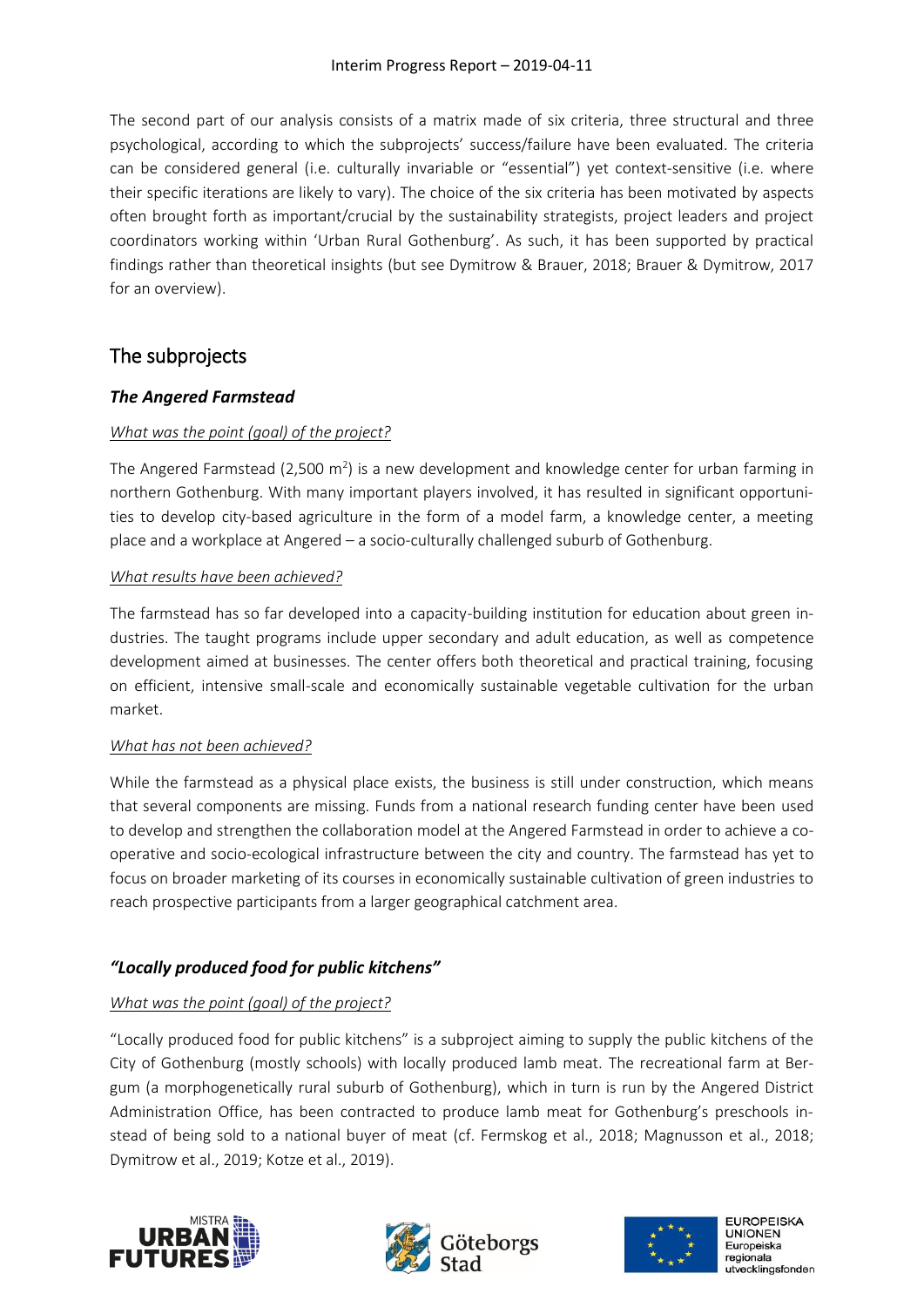#### *What results have been achieved?*

The locally produced lamb meat in public (preschool) kitchens is a proof that procurement and distribution of local food is practically possible within the City of Gothenburg.

#### *What has not been achieved?*

The City's procurement rules are not adapted for local producers, favoring large-scale producers. The regulatory framework must be influenced in order to enable a sustainable collaboration between producers and consumers.

### *The Applied Food Strategy for Gothenburg*

#### *What was the point (goal) of the project?*

The Applied Food Strategy for Gothenburg (GAFS) is an ongoing investigation on behalf of the City (Municipality) of Gothenburg, conducted mainly by the Department of Environment Management. The purpose of the investigation has been to provide suggestions how Gothenburg's local food system can contribute to a sustainable and healthy food supply for the entire Gothenburg metro area, while at the same time reducing the City's environmental impact beyond the national borders. The investigation has focused on the role of the municipality within the shift to more sustainable food production and consumption. Furthermore, the investigation has examined how the City of Gothenburg already runs and coordinates certain functions, tools and projects (see section 2.6 in Miljöförvaltningen, 2019; Ingelhag et al., 2018) linked to sustainable food and how they can be strengthened through connection. This can be done by linking to the work on environmental goals monitoring and in the upcoming city-wide environmental management system but above all through the proposed initiatives and by linking to the environmental and climate perspective in a revised School Meal Program (Dymitrow et al., 2019). The investigation also looks into how the City of Gothenburg could systematically work further to produce a long-term effect on the set environmental goals by realizing the three initiatives that internally reinforce each other and by entering as a centerpiece into the municipal school meal program, but also by highlighting the issue in the municipal Climate-Strategic Program. As such, the GAFS is thought to contribute to creating a good living environment and sustainable development for the city, by focusing on solving environmental problems *now*, not handing them over to future generations (cf. Olsson et al., 2018a; 2018b).

#### *What results have been achieved?*

An investigation into "sustainable food" has been worked out and presented to the local politicians for further decisions and directions for action. The produced strategic document (Miljöförvaltningen, 2019) was suspended, pending further investigation (as per April 2019).

#### *What has not been achieved?*

Decisions on the assessment of "sustainable food" have not been made. The case will reopen in the political committee during April and, in connection with this, the content of the investigation shall be executed. The ambition to establish an applied food strategy for Gothenburg is thus limited to the part of the food system which the city can directly influence, i.e. not the entire food chain from farm to table.





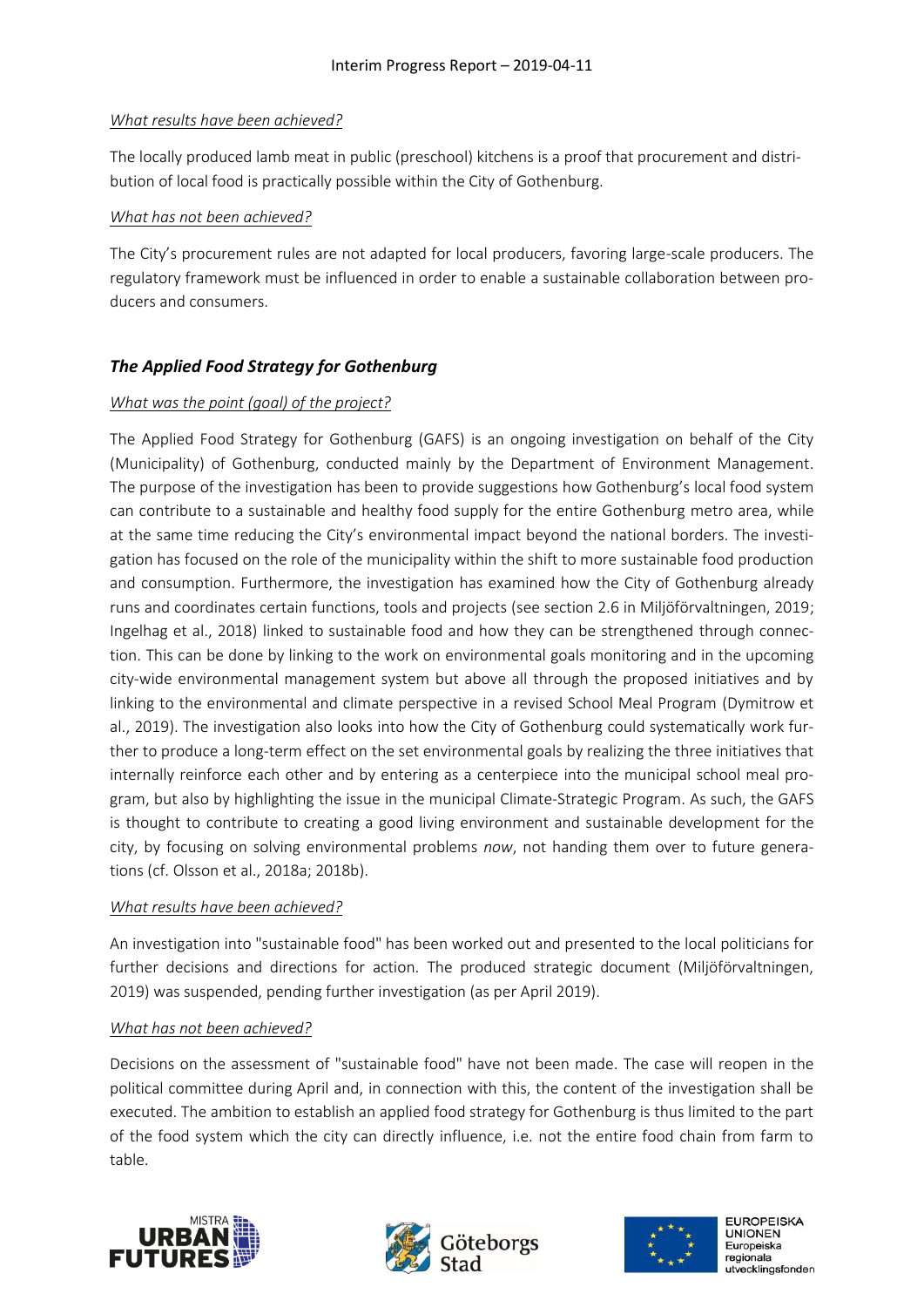Moreover, while GAFS is an attractive idea, well in line with current calls for food sustainability, the practical work process has been marred by loose and indirect interaction between the actors and insufficient knowledge of the stakeholders' preconditions and priorities to secure stronger impact. To this backdrop, there is also the dual risk of deception if, despite actor involvement, GAFS will fail to materialize, or, contrarily, if GAFS materializes but will not be as effective as anticipated (Fermskog, Dymitrow, 2018).

### *Coordination of sustainable transport systems*

#### *What was the point (goal) of the project?*

The project aims to develop new solutions to handle the environmental challenges that transport entails and at the same time create conditions for an attractive urban environment. It applies to new ways of thinking and departing from positive experiences. The growth and densification of the city means that complex systems need to co-operate on ever-smaller areas, while coordinating functions are becoming increasingly important for achieving sustainable social development. Experiences from the Traffic Office of the City of Gothenburg point to the fact that small-scale and environmentally friendly deliveries in the inner city should provide reduced congestion, increased traffic safety and lesser climate and health impact, but no economically sustainable business model has been devised to date.

#### *What results have been achieved?*

A feasibility study is being carried out, focusing on reduced climate impact on low-carbon logistics linked to business development for small and medium-sized companies, which shows alternative business models to ensure sustainable transport solutions in the inner city.

#### *What has not been achieved?*

The business models for sustainable transport systems in the inner city of Gothenburg have neither been tested nor implemented.

#### *"Green business development in a trust-building context"*

#### *What was the point (goal) of the project?*

Swedish immigrant integration holds a unique contradiction in that it is lauded as having the 'best' policy in Europe (MIPEX), but its outcomes are amongst some of the poorest (Eurostats). Currently, responsibility of implementing integration policy is held by national agencies at the macro-level. Such a structure, however, is likely to overshadow what goes on at the micro-level, an oversight which is also reflected within current research. By adopting a street-level organization (SLO) approach, this subproject set out to explore the gap between formal policy provision and measurable outcomes, where trust is situated as a critical dimension within the process of integration that is yet to be captured by other means (Kotze, Dymitrow, 2019). More specifically, the aim of the project was to engage immigrants residing in socially challenged areas of Gothenburg in green business development





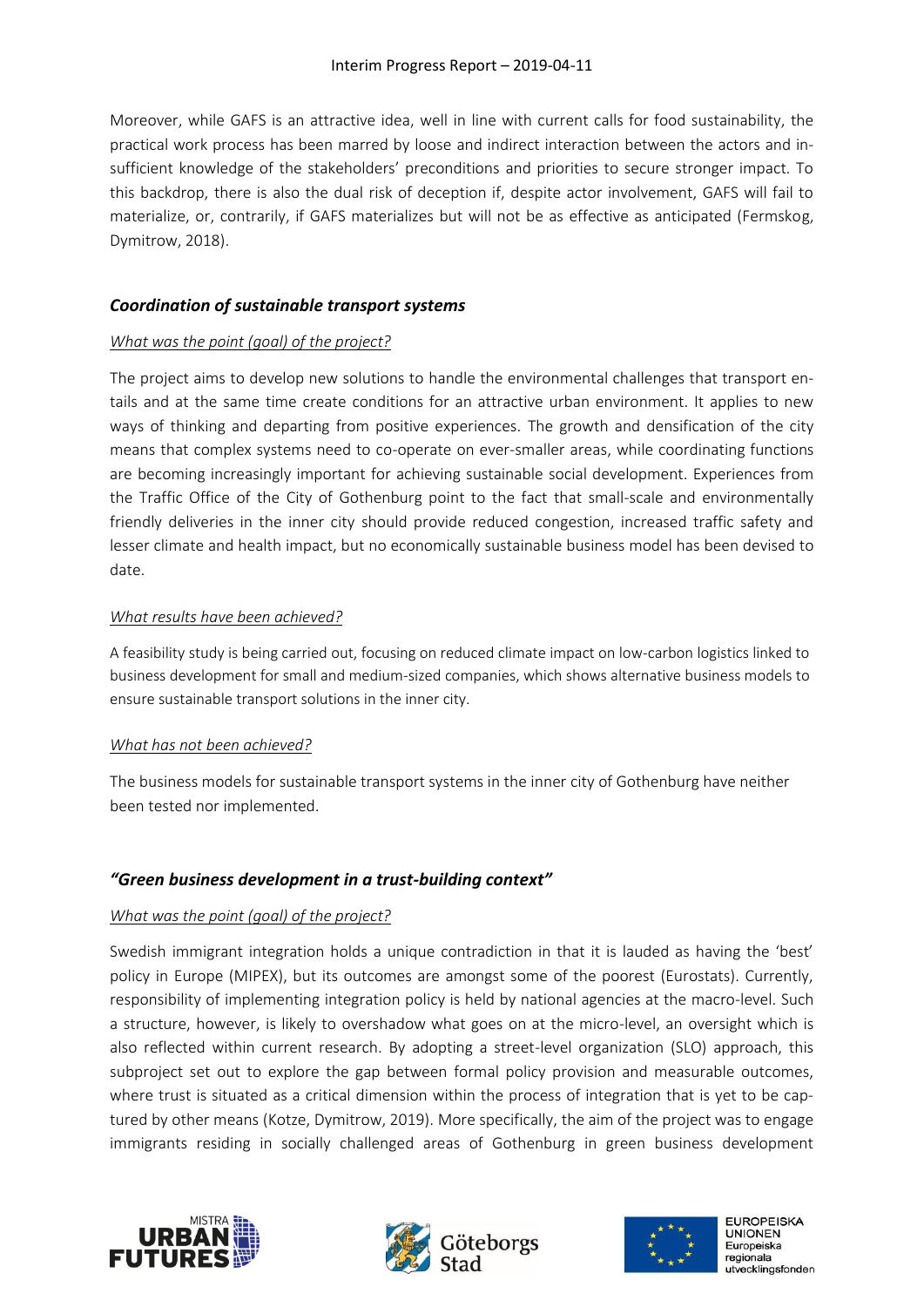through systematic, continuous and outreaching activities at a selected SLO which reportedly sees 500 immigrants in circulation every week (Kotze, 2018). Moreover, this SLO is reportedly run by a manager, who instills trust in the circulating immigrants; that is why the activities were supposed to take place on the premises of the SLO, and not somewhere else (cf. Dymitrow et al., 2018).

#### *What results have been achieved?*

Only 4 successful meetings with 3 different groups have been organized during a period of 7 months with, thus only one follow-up meeting. Some information sharing through the hiring of local consultants and business experts have been provided. Weekly passive presence (i.e. without a particular program) of a strategist at the SLO has been arranged.

#### *What has not been achieved?*

Implementation plans for how to engage immigrant groups that are far from the labor market in green businesses have not been successful, mainly due to lackadaisical and inflexible engagement from key facilitators, and – what follows – feeble participation from the target immigrant groups. Several intricacies surrounding the SLO, including its structure, history, economic agendas and leadership, has brought forth a number of worrying insights that have severed trust-building and impeded future work. Illiteracy among participants as well as constant need of translators, have impeded communication and the project's execution.

## Criteria for evaluation

Replicability of social-science research and collaboration projects are highly reliant upon the quality of social relationships between all stakeholders and actors involved. In this second part of our analysis we have assembled a matrix of six criteria, according to which the subprojects' success/failure have been evaluated. For the sake of brevity, we have grouped the identified factors into *structural* and *psychological* factors (cf. Dymitrow and Brauer, 2018). Structural factors are those shaping the design of the project, 'dictating' in a way what needs to be done in order to obtain the funds and permission to execute a project. As these factors consolidate in structured relations between professionals, they are predominantly collective. Psychological factors, contrarily, relate to the cognitive processes of the human mind, which are ever-present in all our everyday activities, including when running projects. Psychological factors vary from person to person and are therefore largely individual. An important caveat is that the presented twofold division is not hermetic, as any one person's behavior both influences and is influenced by personal factors and the social environment (Bandura, 1986). As such, most factors intersect to varying degrees the outlined dimensions. As a pedagogical tool, however, we find such a division instructive.

Among the structural factors, we include formal assignment, assignment and leadership. If a certain theme is explicitly written into the formal assignments of the project's actors, it is more likely it will be executed to the fullest. The same goes for the project organization; large projects with considerable monetary and staffing resources are more likely to excel than under-resourced projects. Moreover, strong leadership is vital, especially for projects that break new ground. In terms of psychological (individual) factors, incentive, ability and will take center stage. Limited recognition (be it by way of "raise





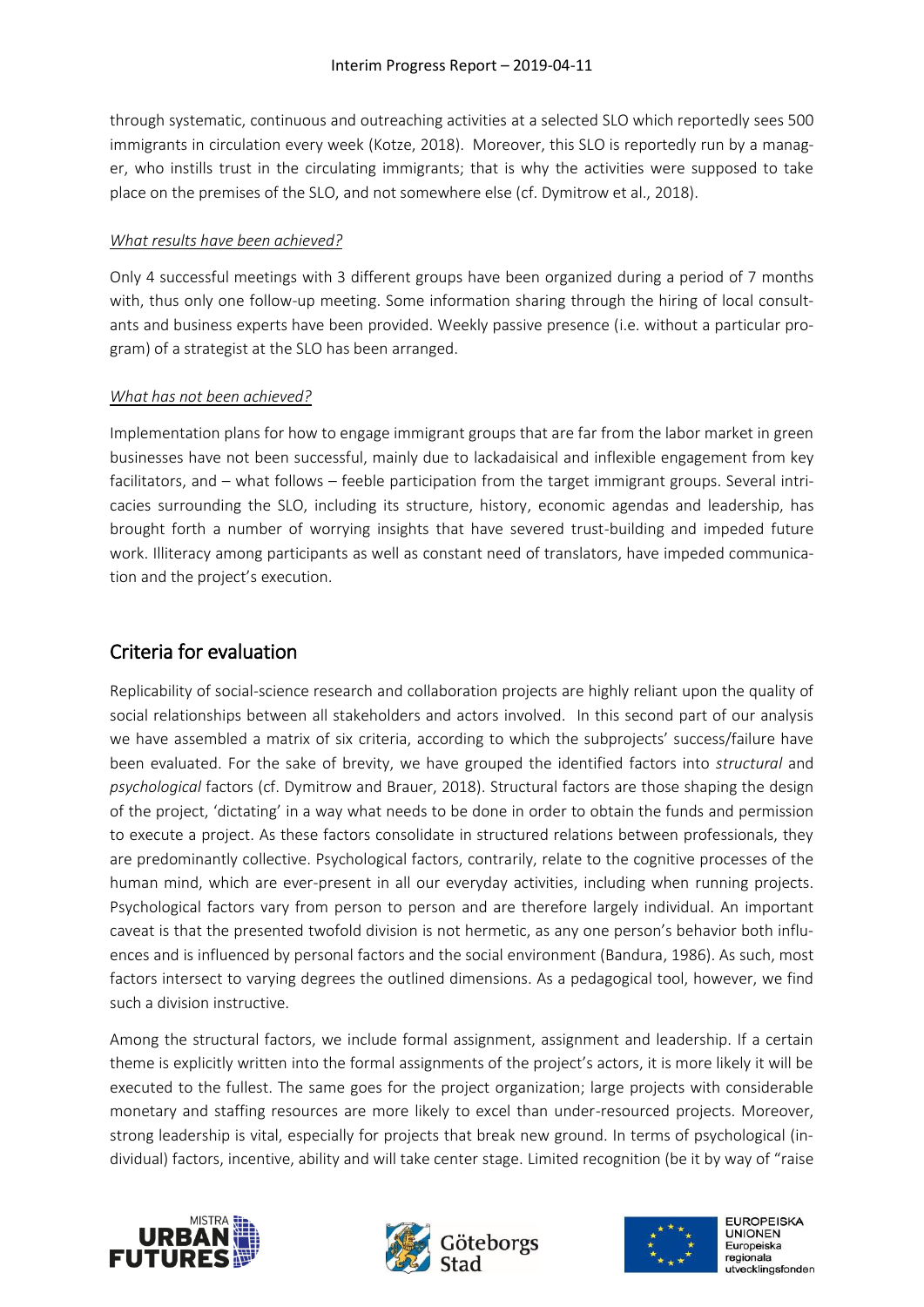of praise") create little incentive for engagement, despite strong initial interest. Ability is another understated aspect, as many co-workers manage to pass the initial screening at work interviews, but fail shortly when required to act strategically by themselves. Will (as opposed to laziness) is more difficult to grasp, but applies to those cases when incentives do not seem to work. The figure below helps visualize the described intricacies:

| <b>Structural factors</b>      |                            |
|--------------------------------|----------------------------|
| Formal assignment              |                            |
| No explicit assignment (1)     | Explicit assignment (5)    |
| Resources                      |                            |
| Limited resources (1)          | Abundant resources (5)     |
| Leadership                     |                            |
| Inadequate leadership (1)      | Responsible leadership (5) |
| Psychological factors          |                            |
| <i><u><b>Incentive</b></u></i> |                            |
| No incentive (1)               | Multiple incentives (5)    |
| <b>Ability</b>                 |                            |
| No ability (1)                 | Great ability (5)          |
| Will                           |                            |
| No will $(1)$                  | Great will (5)             |

Fig. 1. Factors influencing the successfulness and, indirectly, the replicability, of a project.

The results depicted in Table 1 shows some variation. Expectedly, projects perform best when both structural and psychological factors are synchronized (projects 1 and 2). Projects perform well also when a few criteria are unfulfilled but are balanced off between the two blocks (structural/psychological) (project 3). A greater sense of lack of success is present when the project underperforms in one of the blocks (project 4). Lastly, a project can be considered a failure if no or most criteria are fulfilled (project 5).





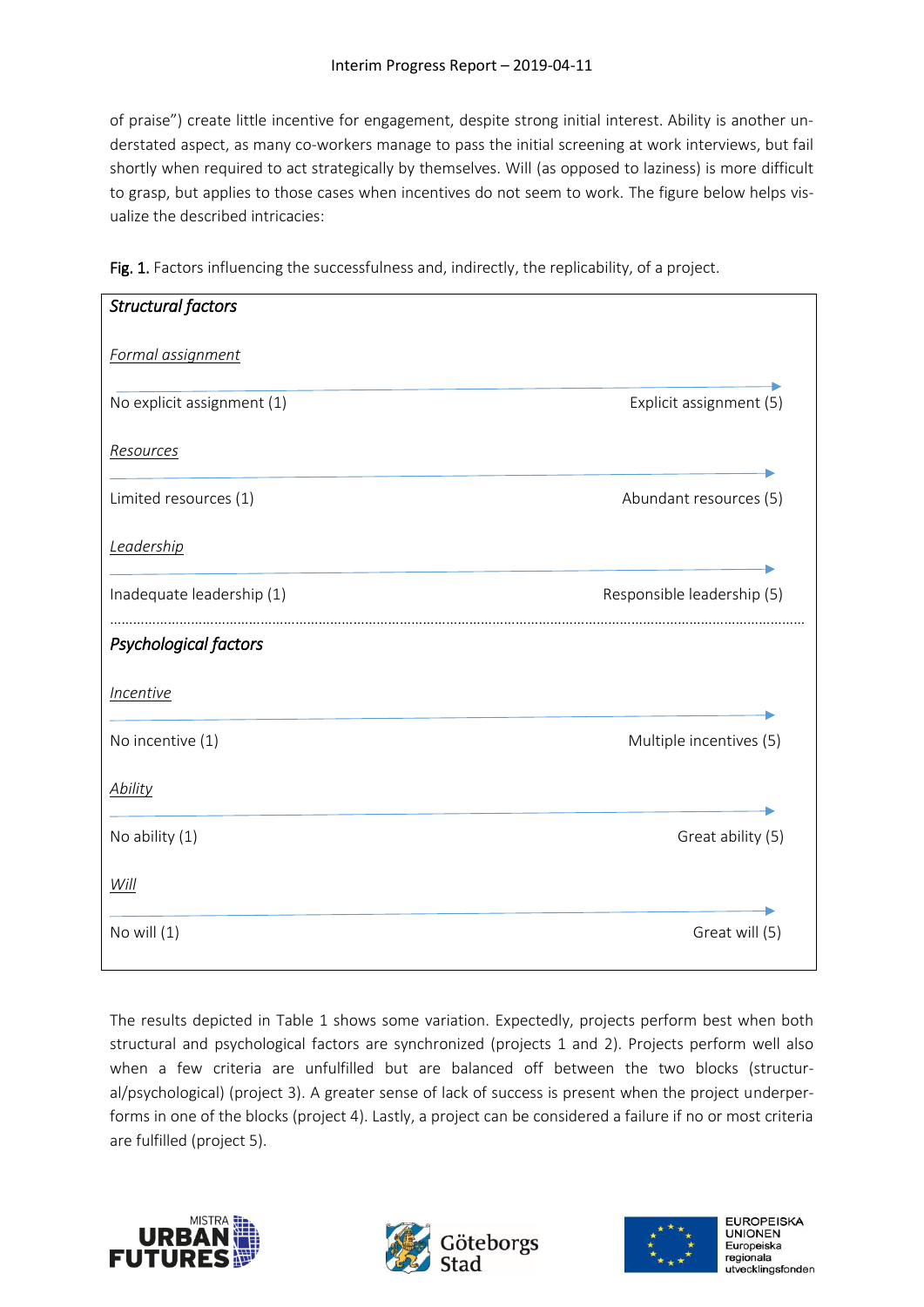Interestingly, the results show that the inscription of a goal into an actor's formal assignment is by no means a token of success, if not supported by other factors. This means that management needs to stay vigilant to collaborations that wander off into the realm of 'sustainability clichés'. Since clichés are socially inculcated, they are easily learned and "replicated", which in turn does not guarantee true replicability. In the case of 'Urban Rural Gothenburg', all subprojects have an explicit sustainability agenda, but they have worked out to quite different outcomes. Project 4 illustrates that despite strong individual components, a project may under-deliver due to weak structural support, because there is a natural limit to how long psychological predispositions may last in the face of failing material support. Lastly, project 5 shows that lack of strong psychological components a project may be considered dead on arrival regardless of whether the structural components are there or not (may lead to either idleness or misuse of funds). This, in turn, points to the importance of capacity-building programs, constant monitoring and audacity to halt a project that reveals early signs of failure.

| Subproject                                                         | <b>Structural factors</b> |                  |                | Psychological factors |                |                | <b>Sum</b> |
|--------------------------------------------------------------------|---------------------------|------------------|----------------|-----------------------|----------------|----------------|------------|
|                                                                    | Assignment                | <b>Resources</b> | Leadership     | <b>Incentive</b>      | Ability        | Will           |            |
| (1) The Angered Farm-<br>stead                                     | 5                         | 5                | 5              | 5                     | 3              | 5              | 28         |
| (2) "Locally produced<br>food for public kitch-<br>ens"            | 5                         | 3                | $\overline{4}$ | 3                     | $\overline{4}$ | $\overline{4}$ | 23         |
| (3) The Applied Food<br>Strategy for Gothen-<br>burg               | 5                         | $\overline{2}$   | 3              | 3                     | 3              | 4              | 20         |
| (4) Coordination of<br>sustainable transport<br>systems            | 5                         | $\mathfrak{D}$   | $\overline{2}$ | $\mathfrak{D}$        | 3              | 4              | 18         |
| (5) "Green business<br>development in a<br>trust-building context" | 3                         | 3                | $\mathbf{1}$   | 1                     | 1              |                | 10         |

Tab. 1. Evaluation matrix of five subjects of "Urban Rural Gothenburg" according to select criteria (see Fig. 1).

## Concluding remarks

Replicability refers to the ability to independently achieve non-identical conclusions that are at least similar, when differences in sampling, research procedures and data analysis methods may exist (Leek, Peng, 2015) Replicability is one of the main pillars of 'the scientific method'; however the concrete expressions of the ideal vary considerably across research disciplines and fields of study (Repko, Szostak, 2016). Social sciences are currently facing a 'replication crisis', meaning that the results of many scientific studies are difficult or impossible to replicate on subsequent investigation. This also means that societal transdisciplinary projects, if insufficiently controlled for, are highly susceptible to the failure of replicability. To be replicable, so it seems, we need to look beyond the scope of thematic commonalties (like food, transport, heritage etc.), and instead look for structural and psychological universals as the baseline for replication.





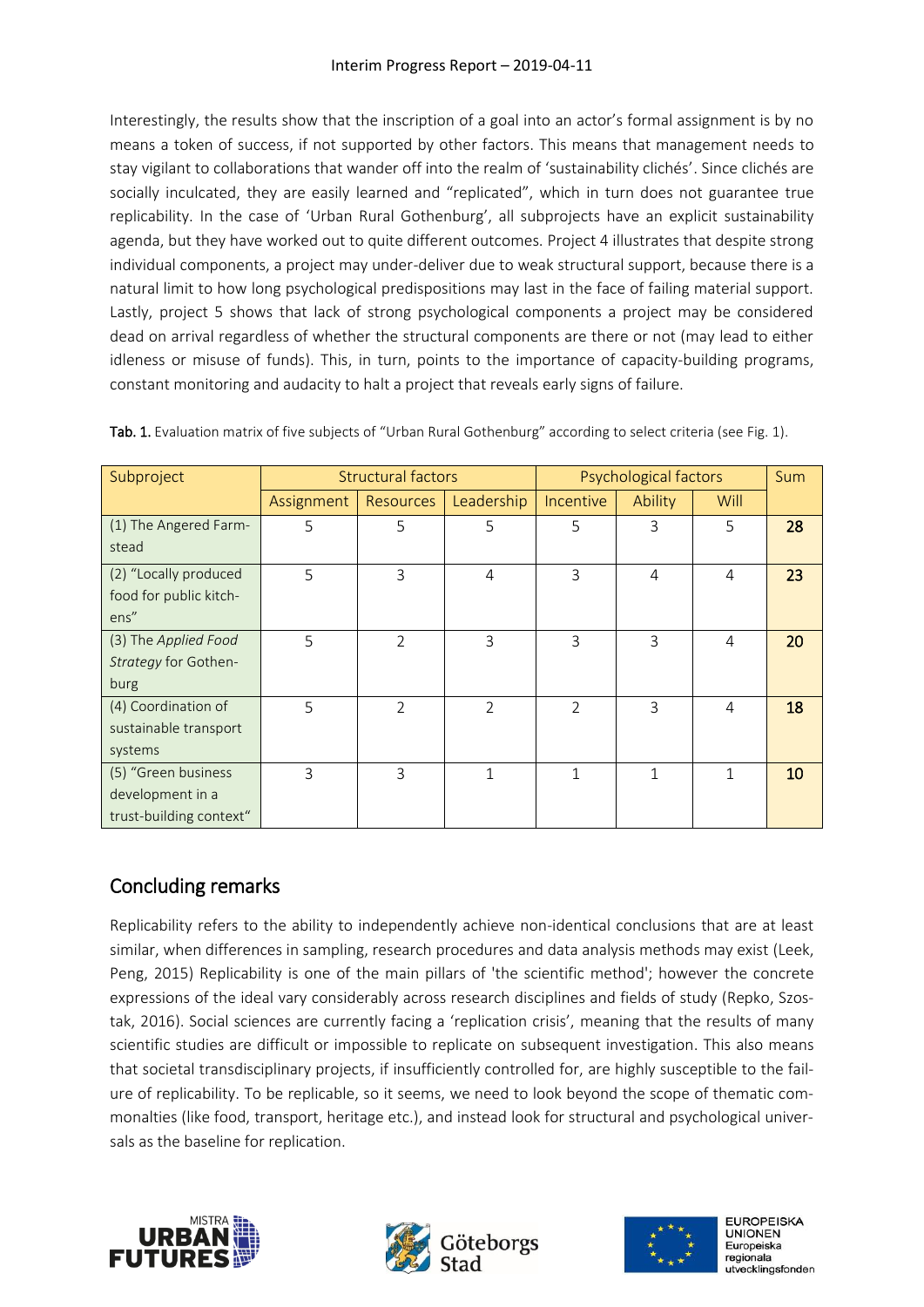Such a perspective, while committed to constructionism, at the same time endorses a conservative argument (cf. Dymitrow, 2017). The combination applauds constructivist critiques but feels nervous about giving up universals altogether. It basically signifies a position somewhere in-between, known as normative constructionism, strategic essentialism, pragmatic utopianism and pragmatic universalism (cf. Stengers,2011). Such a pragmatic or functionalist approach uses practical effect as the measure of theory, 'mak[ing] calculated, "strategic" decisions about which universals or essentials might work in a given context and which might fail' (Jones, as quoted in Whitehead 2015: 130). What this means is that it is possible to subscribe to different ontologies about different aspects of the world, and subject matter often dictates what ontological position one adopts toward it. In this respect, we endorse a form of open-ended normativity (cf. Latour, 2004): normative by reluctantly accepting the bias of the scientific formulas as we have defined their ability to say something about the world, but open-ended with regard to awareness that all knowledge is constructed, fluid and flawed.

## References

- Bandura, A. 1986. *Social foundations of thought and action: A social cognitive theory*. Englewood Cliffs, NJ: Prentice Hall.
- Begley, C.G. and Ioannidis, J. P. (2015). Reproducibility in science: Improving the standard for basic and preclinical research. *Circulation Research*. 116*(1)*, 116–126.
- Bendix, J. and Collins, R. (1998). Comparison in the work of Reinhard Bendix. *Sociological Theory*, 16*(3)*, 298–312.
- Brauer, R. and Dymitrow, M. (2017). Human Geography and the hinterland: The case of Torsten Hägerstrand's 'belated' recognition. *Moravian Geographical Reports*, 25*(2),* 74–84.
- Dymitrow, M. (2017). *Rural/urban redux: Conceptual problems and material effects*. Gothenburg: University of Gothenburg.
- Dymitrow, M. (2018). Rural/urban: Laying bare the controversy. *Geographia Polonica*, 91*(4)*, 375– 397.
- Dymitrow, M. and Brauer, R. (2018). Meaningful yet useless? Factors behind the retention of questionable concepts in human geography*. Geografiska Annaler: Series B, Human Geography*, 100*(3),* 195–219.
- Dymitrow, M., Fermskog, K., Ingelhag, K. and Kotze, S. (2018). Integration and green business development in a trust-building context. *3 rd Mistra Urban Futures Annual International Con-*

*ference: "Comparative Co-Production", SunSquare Conference Centre,* 5–7 November 2018, Cape Town, South Africa.

- Dymitrow, M., Ingelhag, K., Carlsson, M. and Eliasson, S. (2019). Nutrition, health and climate: What have we learned so far? *Conference on Food Science and Nutrition: "Forum for food science and nutrition for a better tomorrow",*  25–26 February 2019, Rome, Italy
- Fermskog, K. and Dymitrow, M. (2018). Gothenburg's applied food strategy: Meaningful – but how useful? *Development Research Conference 2018: "Rethinking development",* 22–23 August 2018, Gothenburg, Sweden.
- Fermskog, K., Dymitrow, M. and Ingelhag, K. (2018). From skipped free school lunches to povertyinduced food deserts: Some thoughts on Gothenburg's local food strategy – and how to make it happen. *3 rd Mistra Urban Futures Annual International Conference: "Comparative Co-Production", SunSquare Conference Centre,*  5–7 November 2018, Cape Town, South Africa.
- Hansson, S. (2018). The role of trust in shaping urban planning in local communities: The case of Hammarkullen, Sweden. *Bulletin of Geography. Socio-Economic Series*, 40, 83–100.
- Ingelhag, K., Dymitrow, M. and Fermskog, K., (2018). Local food strategies for the future: Experiences from Gothenburg. *Måltid Sverige:*